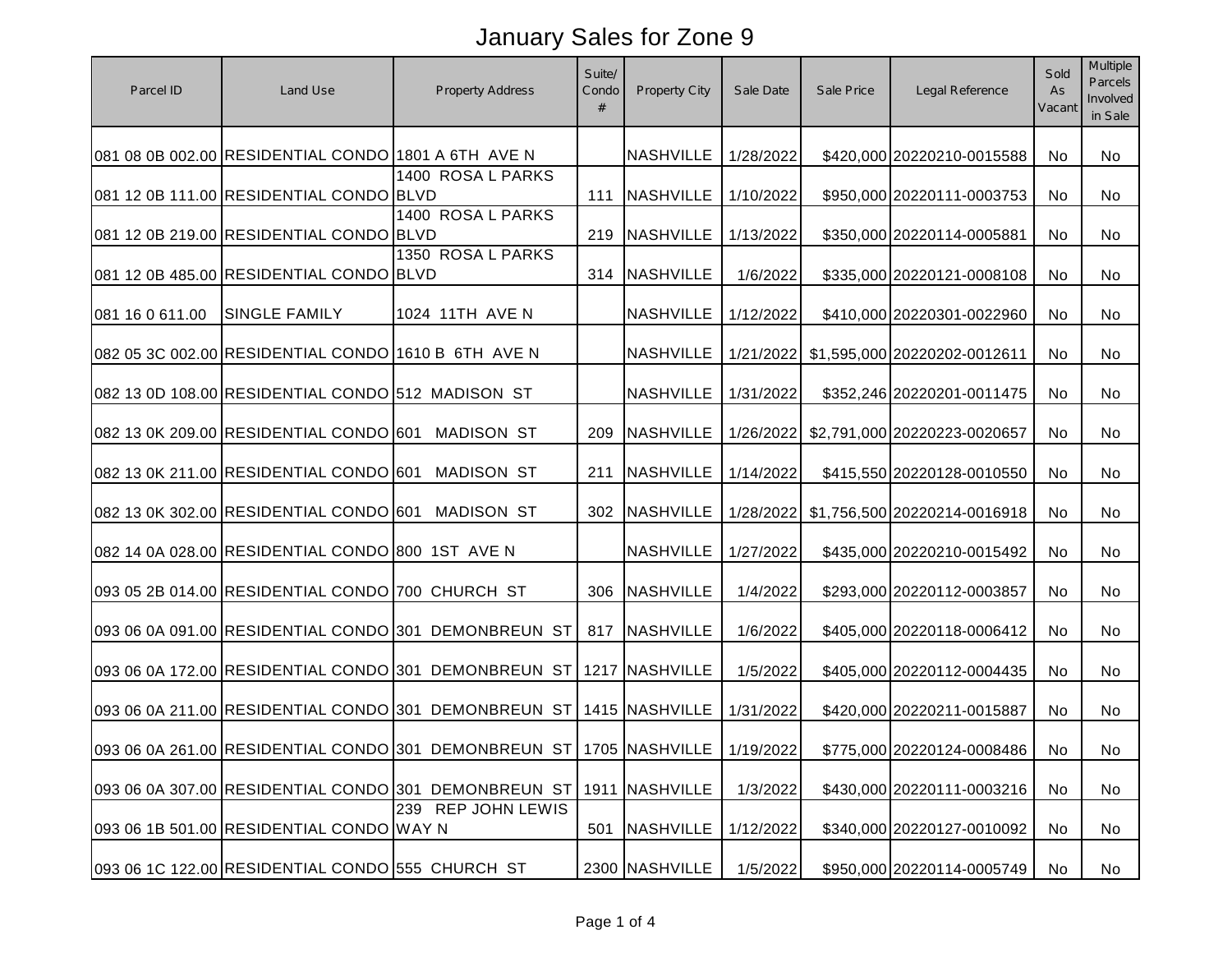| Parcel ID | Land Use                                           | Property Address | Suite/<br>Condo<br># | <b>Property City</b>        | Sale Date | Sale Price | Legal Reference              | Sold<br>As<br>Vacant | Multiple<br>Parcels<br>Involved<br>in Sale |
|-----------|----------------------------------------------------|------------------|----------------------|-----------------------------|-----------|------------|------------------------------|----------------------|--------------------------------------------|
|           | 093 06 1J 186.00 RESIDENTIAL CONDO 415 CHURCH ST   |                  |                      | 2204 NASHVILLE              | 1/7/2022  |            | \$393,000 20220111-0003687   | No                   | No                                         |
|           | 093 06 1J 268.00 RESIDENTIAL CONDO 415 CHURCH ST   |                  |                      | 2711 NASHVILLE              | 1/6/2022  |            | \$355,000 20220112-0004399   | No                   | No                                         |
|           | 093 06 1J 279.00 RESIDENTIAL CONDO 415 CHURCH ST   |                  |                      | 2807 NASHVILLE              | 1/6/2022  |            | \$374,949 20220112-0004327   | No                   | No                                         |
|           | 093 06 1M 019.00 RESIDENTIAL CONDO 515 CHURCH ST   |                  |                      | 3104 NASHVILLE              | 1/14/2022 |            | \$1,050,000 20220119-0007231 | No                   | No                                         |
|           | 093 06 1M 063.00 RESIDENTIAL CONDO 515 CHURCH ST   |                  |                      | 3406 NASHVILLE              | 1/20/2022 |            | \$1,175,000 20220201-0011569 | No.                  | No                                         |
|           | 093 06 1M 129.00 RESIDENTIAL CONDO 515 CHURCH ST   |                  |                      | 3905 NASHVILLE              | 1/31/2022 |            | \$625,000 20220223-0020296   | No.                  | No                                         |
|           | 093 09 0C 070.00 RESIDENTIAL CONDO 1212 LAUREL ST  |                  |                      | 813 NASHVILLE               | 1/18/2022 |            | \$900,000 20220131-0010726   | No                   | No                                         |
|           | 093 09 0C 092.00 RESIDENTIAL CONDO 1212 LAUREL ST  |                  |                      | 1005 NASHVILLE              | 1/13/2022 |            | \$911,800 20220127-0010082   | No                   | No                                         |
|           | 093 11 0A 137.00 RESIDENTIAL CONDO 137 ACADEMY SQ  |                  |                      | <b>NASHVILLE</b>            | 1/14/2022 |            | \$317,000 20220125-0008954   | No                   | No                                         |
|           | 093 11 0H 003.00 RESIDENTIAL CONDO 65 LINDSLEY AVE |                  | 204                  | <b>NASHVILLE</b>            | 1/12/2022 |            | \$689,900 20220114-0006031   | No                   | No                                         |
|           | 093 11 0H 004.00 RESIDENTIAL CONDO 65 LINDSLEY AVE |                  |                      | 205 NASHVILLE               | 1/19/2022 |            | \$519,900 20220121-0007996   | No                   | No                                         |
|           | 093 11 0H 005.00 RESIDENTIAL CONDO 65 LINDSLEY AVE |                  |                      | 206 NASHVILLE               | 1/5/2022  |            | \$525,000 20220112-0003842   | No                   | No                                         |
|           | 093 11 0H 006.00 RESIDENTIAL CONDO 65 LINDSLEY AVE |                  |                      | 207 NASHVILLE               | 1/28/2022 |            | \$679,900 20220202-0012340   | No.                  | No                                         |
|           | 093 11 0H 007.00 RESIDENTIAL CONDO 65 LINDSLEY AVE |                  |                      | 208 NASHVILLE               | 1/10/2022 |            | \$324,900 20220112-0003840   | No.                  | No                                         |
|           | 093 11 0H 008.00 RESIDENTIAL CONDO 65 LINDSLEY AVE |                  |                      | 209   NASHVILLE             | 1/10/2022 |            | \$699,900 20220113-0005082   | No                   | No                                         |
|           | 093 11 0H 009.00 RESIDENTIAL CONDO 65 LINDSLEY AVE |                  |                      | 210   NASHVILLE   1/14/2022 |           |            | \$324,900 20220119-0007363   | No                   | No                                         |
|           | 093 11 0H 010.00 RESIDENTIAL CONDO 65 LINDSLEY AVE |                  | 211                  | <b>NASHVILLE</b>            | 1/21/2022 |            | \$664,900 20220124-0008589   | No                   | No                                         |
|           | 093 11 0H 011.00 RESIDENTIAL CONDO 65 LINDSLEY AVE |                  |                      | 212 NASHVILLE               | 1/18/2022 |            | \$489,900 20220120-0007676   | No                   | No                                         |
|           | 093 11 0H 012.00 RESIDENTIAL CONDO 65 LINDSLEY AVE |                  |                      | 213 NASHVILLE               | 1/6/2022  |            | \$499,900 20220112-0003817   | No                   | No                                         |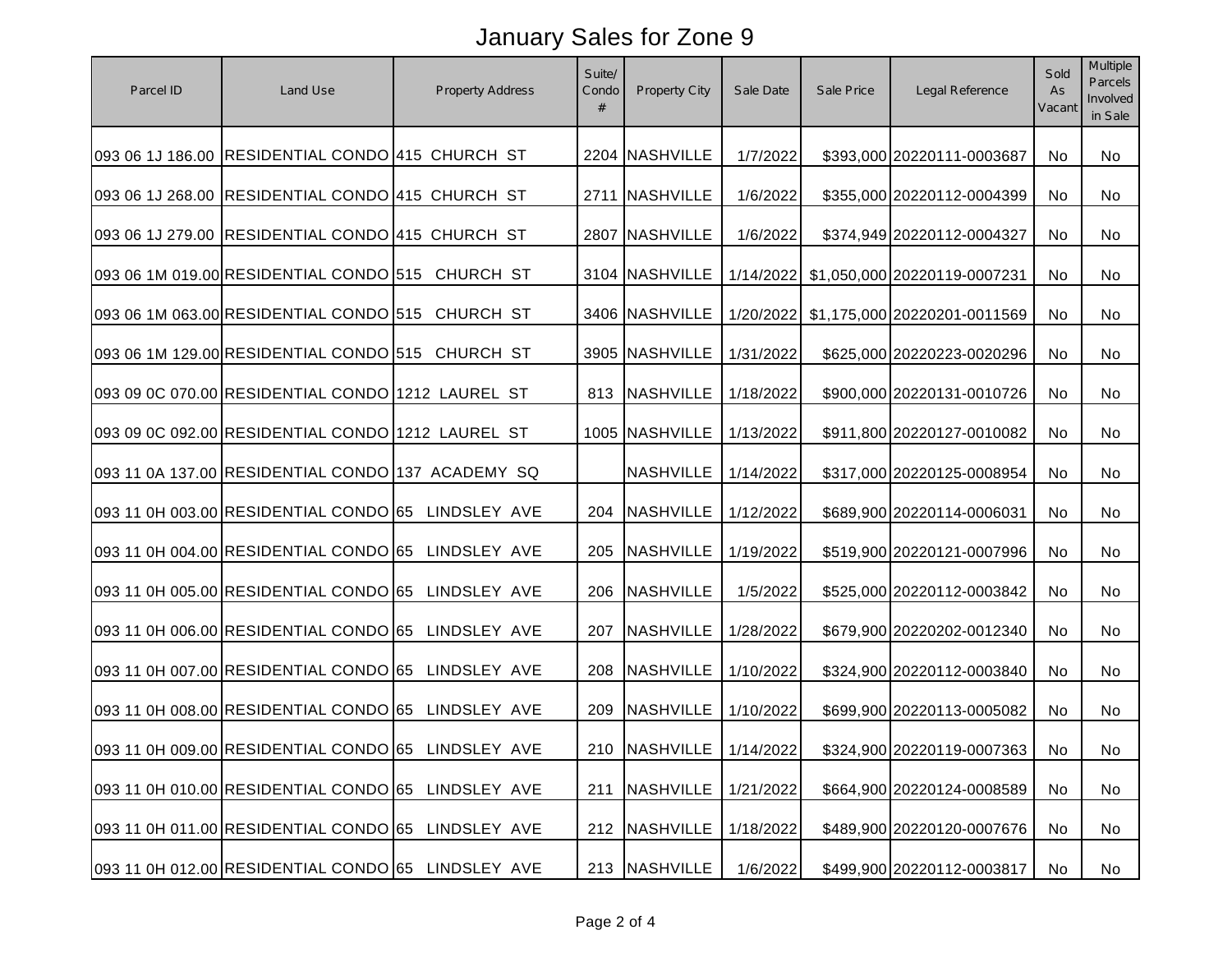| Parcel ID | Land Use                                           | <b>Property Address</b> | Suite/<br>Condo<br># | Property City               | Sale Date | Sale Price | Legal Reference            | Sold<br>As<br>Vacan | Multiple<br>Parcels<br>Involved<br>in Sale |
|-----------|----------------------------------------------------|-------------------------|----------------------|-----------------------------|-----------|------------|----------------------------|---------------------|--------------------------------------------|
|           | 093 11 0H 013.00 RESIDENTIAL CONDO 65 LINDSLEY AVE |                         |                      | 214 NASHVILLE               | 1/11/2022 |            | \$269,900 20220113-0005092 | No                  | No                                         |
|           | 093 11 0H 015.00 RESIDENTIAL CONDO 65 LINDSLEY AVE |                         |                      | 302 NASHVILLE               | 1/12/2022 |            | \$344,900 20220118-0006769 | No                  | No                                         |
|           | 093 11 0H 016.00 RESIDENTIAL CONDO 65 LINDSLEY AVE |                         |                      | 303 NASHVILLE               | 1/28/2022 |            | \$559,900 20220202-0012387 | No                  | No                                         |
|           | 093 11 0H 017.00 RESIDENTIAL CONDO 65 LINDSLEY AVE |                         |                      | 304 NASHVILLE               | 1/13/2022 |            | \$659,900 20220114-0006016 | No.                 | No                                         |
|           | 093 11 0H 021.00 RESIDENTIAL CONDO 65 LINDSLEY AVE |                         |                      | 308 NASHVILLE               | 1/28/2022 |            | \$334,900 20220131-0010970 | No.                 | No                                         |
|           | 093 11 0H 022.00 RESIDENTIAL CONDO 65 LINDSLEY AVE |                         |                      | 309 NASHVILLE               | 1/21/2022 |            | \$659,900 20220124-0008586 | No                  | No                                         |
|           | 093 11 0H 025.00 RESIDENTIAL CONDO 65 LINDSLEY AVE |                         |                      | 312 NASHVILLE               | 1/14/2022 |            | \$470,000 20220124-0008568 | No                  | No                                         |
|           | 093 11 0H 035.00 RESIDENTIAL CONDO 65 LINDSLEY AVE |                         | 408                  | <b>NASHVILLE</b>            | 1/7/2022  |            | \$379,900 20220112-0003820 | No                  | No                                         |
|           | 093 11 0H 036.00 RESIDENTIAL CONDO 65 LINDSLEY AVE |                         | 409                  | <b>NASHVILLE</b>            | 1/20/2022 |            | \$709,900 20220124-0008581 | No                  | No                                         |
|           | 093 11 0H 041.00 RESIDENTIAL CONDO 65 LINDSLEY AVE |                         |                      | 414 NASHVILLE               | 1/14/2022 |            | \$319,900 20220119-0007368 | No                  | No                                         |
|           | 093 11 0H 042.00 RESIDENTIAL CONDO 65 LINDSLEY AVE |                         | 501                  | <b>NASHVILLE</b>            | 1/11/2022 |            | \$399,900 20220113-0005097 | No                  | No                                         |
|           | 093 11 0H 048.00 RESIDENTIAL CONDO 65 LINDSLEY AVE |                         |                      | 507 NASHVILLE               | 1/5/2022  |            | \$699,900 20220112-0003848 | No.                 | No                                         |
|           | 093 11 0H 050.00 RESIDENTIAL CONDO 65 LINDSLEY AVE |                         |                      | 509 NASHVILLE               | 1/12/2022 |            | \$325,000 20220114-0006011 | No.                 | No                                         |
|           | 093 11 0H 052.00 RESIDENTIAL CONDO 65 LINDSLEY AVE |                         | 511                  | <b>NASHVILLE</b>            | 1/5/2022  |            | \$384,900 20220112-0003871 | No                  | No                                         |
|           | 093 11 0H 053.00 RESIDENTIAL CONDO 65 LINDSLEY AVE |                         |                      | 512 NASHVILLE               | 1/5/2022  |            | \$319,900 20220112-0003815 | No                  | No                                         |
|           | 093 11 0H 053.00 RESIDENTIAL CONDO 65 LINDSLEY AVE |                         |                      | 512   NASHVILLE   1/27/2022 |           |            | \$489,900 20220131-0010980 | No.                 | No                                         |
|           | 093 11 0H 058.00 PARKING GARAGE                    | 63 LINDSLEY AVE         |                      | <b>NASHVILLE</b>            | 1/31/2022 |            | \$345,000 20220202-0012397 | No                  | No                                         |
|           | 093 13 0C 264.00 RESIDENTIAL CONDO 600 12TH AVE S  |                         |                      | 1212 NASHVILLE              | 1/18/2022 |            | \$415,000 20220128-0010233 | No                  | No                                         |
|           | 093 13 0C 437.00 RESIDENTIAL CONDO 600 12TH AVE S  |                         |                      | 437 NASHVILLE               | 1/5/2022  |            | \$390,000 20220118-0006998 | No                  | No                                         |